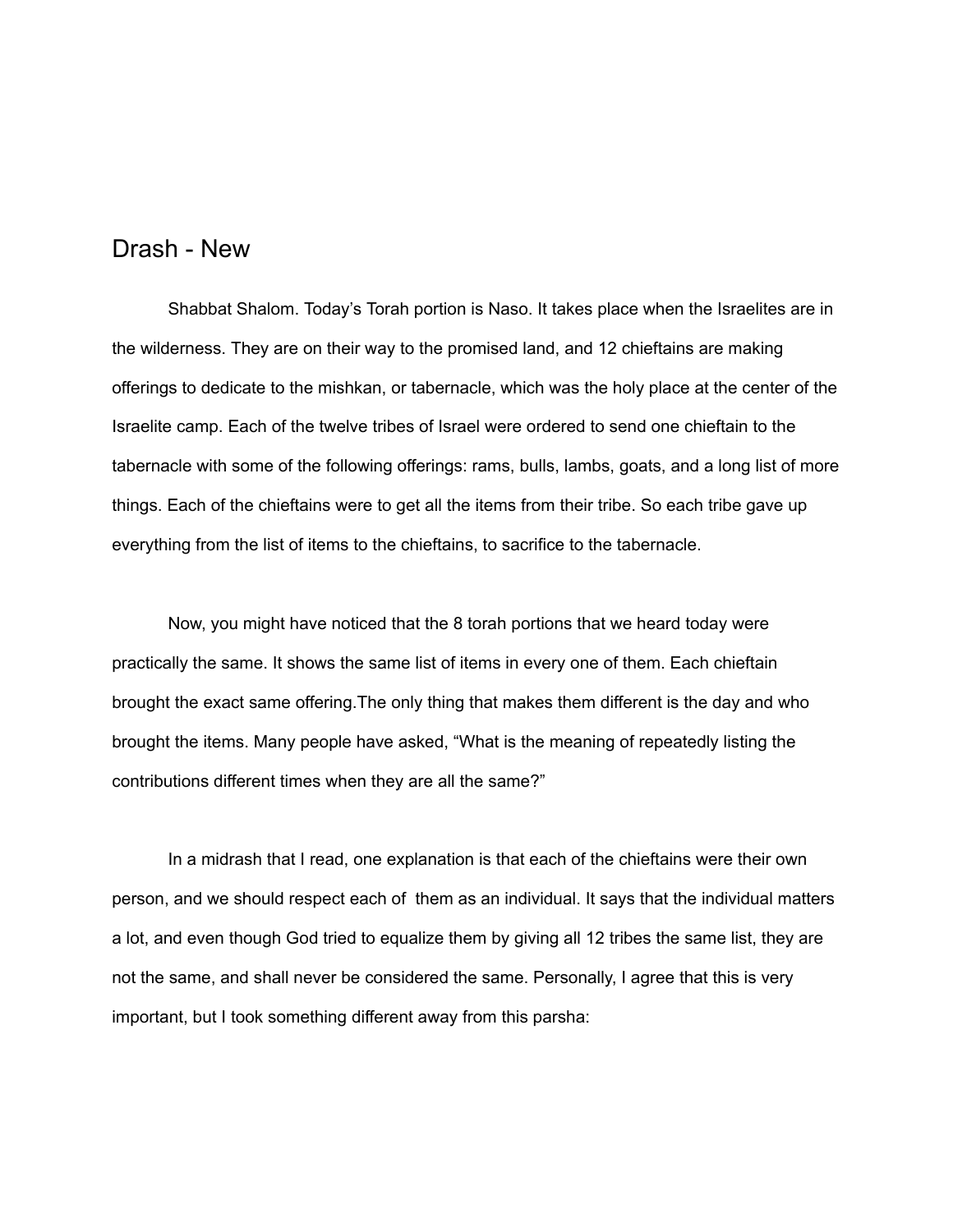In my opinion, it is about the individuals coming together and working together to create something better than anyone could do on their own. When all of the Israelites donate to the chieftain to give to the tabernacle, that is teamwork. Imagine if they did not come together, and one chieftain had to do all the work to get the long list of items. A job like that could have taken years. I think that this story is about the power we can have when we all come together, not just the power of the individual. Even if one Israelite donates a lamb, they are playing a big part in the sacrifices. Each and every part of the team is needed, and the team can not function with only one person.

As some of you might know, soccer plays a big part in my life. When I first started to think how this relates to my life, I immediately thought about soccer. On my soccer team, we need every one of our players. No matter what position you can play, we need you. Maybe you're not the person who scores the goals, but that does not make your contribution any less important. This is just like the chieftains and the Israelites. The chieftains need the Israelites and the Israelites need the chieftains. In soccer, one player can not win the game alone, but with the support of the entire team, that is how a game can be won. Of course, in this Torah portion, nobody is competing, but you get the idea: When individuals come together, you can accomplish a lot more.

Now, you might be thinking, which answer is correct, the midrash that we should respect each individual? Or my interpretation about teamwork? Can both answers be correct? In my opinion, both answers are correct because every person brings something different to the table in teamwork. For example, in soccer, everybody's personal training is different, and when different types of skills come together, it creates the magic that we use to win games. One of my teammates, August, is a defender. Since I am an attacker, we train very differently, but when the defense is strong, this gives room for the offense to have a chance at scoring. One time at